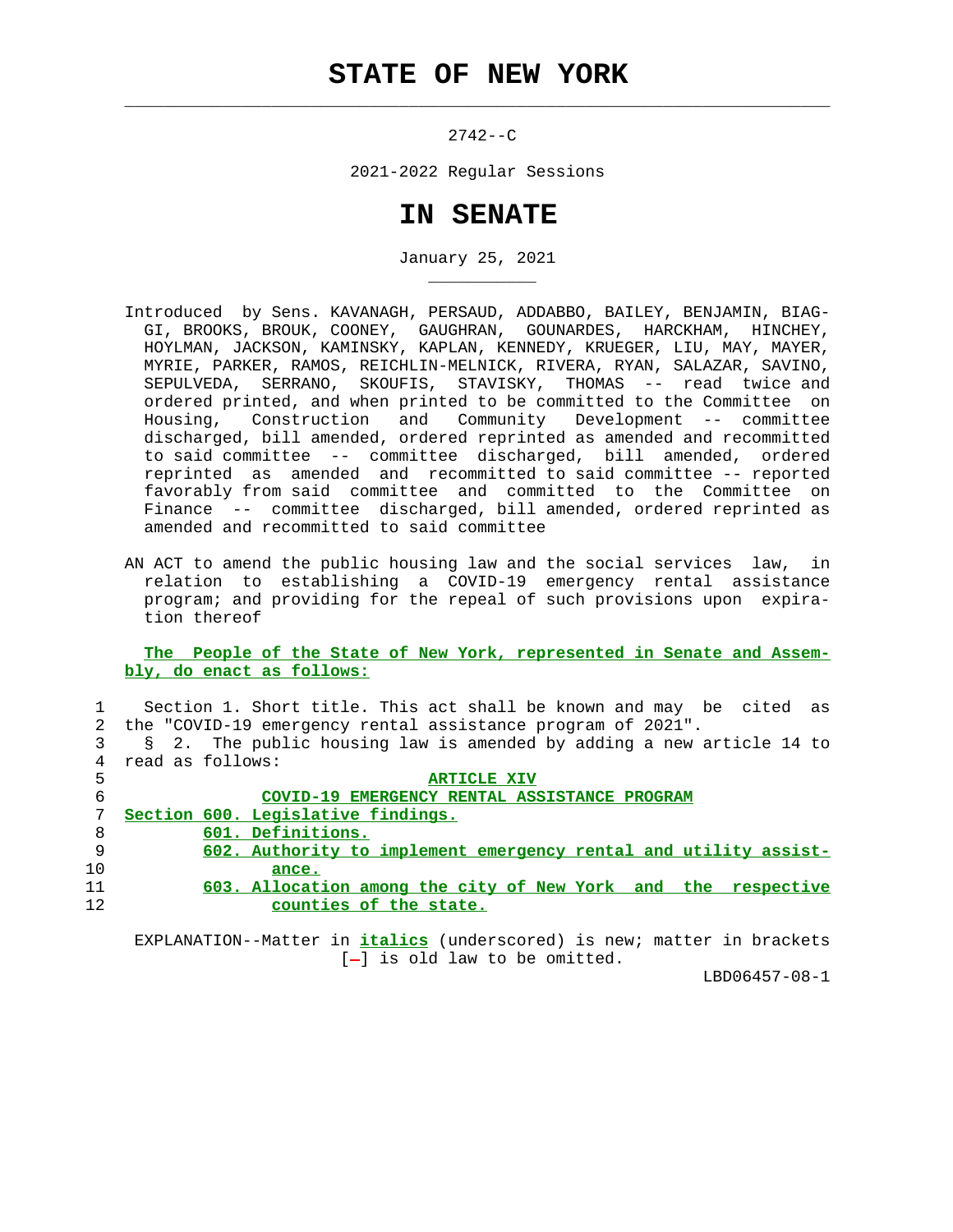| 1  | 604. Eligibility.                                                           |
|----|-----------------------------------------------------------------------------|
| 2  | 605. Application.                                                           |
| 3  | 606. Documentation.                                                         |
| 4  | 607. Restrictions on eviction.                                              |
| 5  | 608. Payments.                                                              |
| 6  | 609. No repayment and assistance not considered income.                     |
| 7  | 610. Notice to tenants in eviction proceedings.                             |
| 8  | 611. Notice to tenants receiving rent demands.                              |
| 9  | 612. Notice to applicants for assistance under the emergency                |
| 10 | rent relief act of 2020.                                                    |
| 11 | 613. Outreach.                                                              |
| 12 | 614. Fair housing obligations.                                              |
| 13 | 615. Reports by the commissioner.                                           |
| 14 | § 600. Legislative findings. The legislature finds that it is in the        |
| 15 | public interest to ensure that New Yorkers are not rendered homeless or     |
| 16 | severely financially burdened because of an inability to pay the cost of    |
| 17 | housing and other necessities due to loss of income, increased necessary    |
| 18 | out-of-pocket expenses, or difficulty in securing alternative housing       |
| 19 | related to the widespread outbreak of the coronavirus commonly known as     |
|    |                                                                             |
| 20 | COVID-19. The legislature further finds that providing funding for          |
| 21 | households to pay rent and utility costs that they would otherwise have     |
| 22 | difficulty paying will promote the stability and proper maintenance of      |
| 23 | the rental housing stock and assist communities in recovering from the      |
| 24 | <u>adverse social and economic effects of the COVID-19 outbreak.</u>        |
| 25 | § 601. Definitions. For the purposes of this article:                       |
| 26 | 1. "Commissioner" shall mean the state commissioner of social services      |
| 27 | as defined in section two of the social services law.                       |
| 28 | 2. "E-payment application transaction" shall mean a financial trans-        |
| 29 | <u>action conducted on an online-payment-application. Such-applications</u> |
| 30 | include but are not limited to: Zelle, Cash App, Paypal, Venmo, Xoom,       |
| 31 | Circle Pay, Google Pay, Facebook Messenger, Apple Pay, WeChat Pay,          |
| 32 | AliPay, and KakaoPay.                                                       |
| 33 | 3. "Fair market rent" shall mean the fair market rent for each rental       |
| 34 | area as promulgated annually by the United States department of housing     |
| 35 | and urban development's office of policy development and research pursu-    |
| 36 | ant to 42 USC 1437f.                                                        |
| 37 | 4. "Federal emergency rental assistance program" shall mean the<br>emer-    |
| 38 | gency rental assistance funding issued pursuant to section 501 of the       |
| 39 | Consolidated Appropriations Act of 2021, Pub L. No. 116-260 \$501, 888-97   |
| 40 | <u>(2021).</u>                                                              |
| 41 | 5. "Income" shall mean income from all sources of each member of the        |
| 42 | household, including all wages, tips, overtime, salary, recurring gifts,    |
| 43 | returns on investments, welfare assistance, social security payments,       |
| 44 | child support payments, unemployment benefits, any benefit, payment or      |
| 45 | cash grant whose purpose is to assist with rental payments, any payments    |
| 46 | whose purpose is to replace lost income, and any other government bene-     |
| 47 | fit or cash grant. The term "income" shall not include:<br>employment       |
| 48 | income from children under eighteen years of age, employment income from    |
| 49 | individuals eighteen years of age or older who are full-time students       |
| 50 | and are eligible to be claimed as dependents pursuant to Internal Reven-    |
| 51 | ue Service requlations, foster care payments, sporadic gifts, groceries     |
| 52 | provided by persons not living in the household, supplemental nutrition     |
| 53 | assistance program benefits, or the earned income tax credit.               |
| 54 | 6. "Manufactured home tenant" shall have the same meaning as defined        |
| 55 | by section two hundred thirty-three of the real property law.               |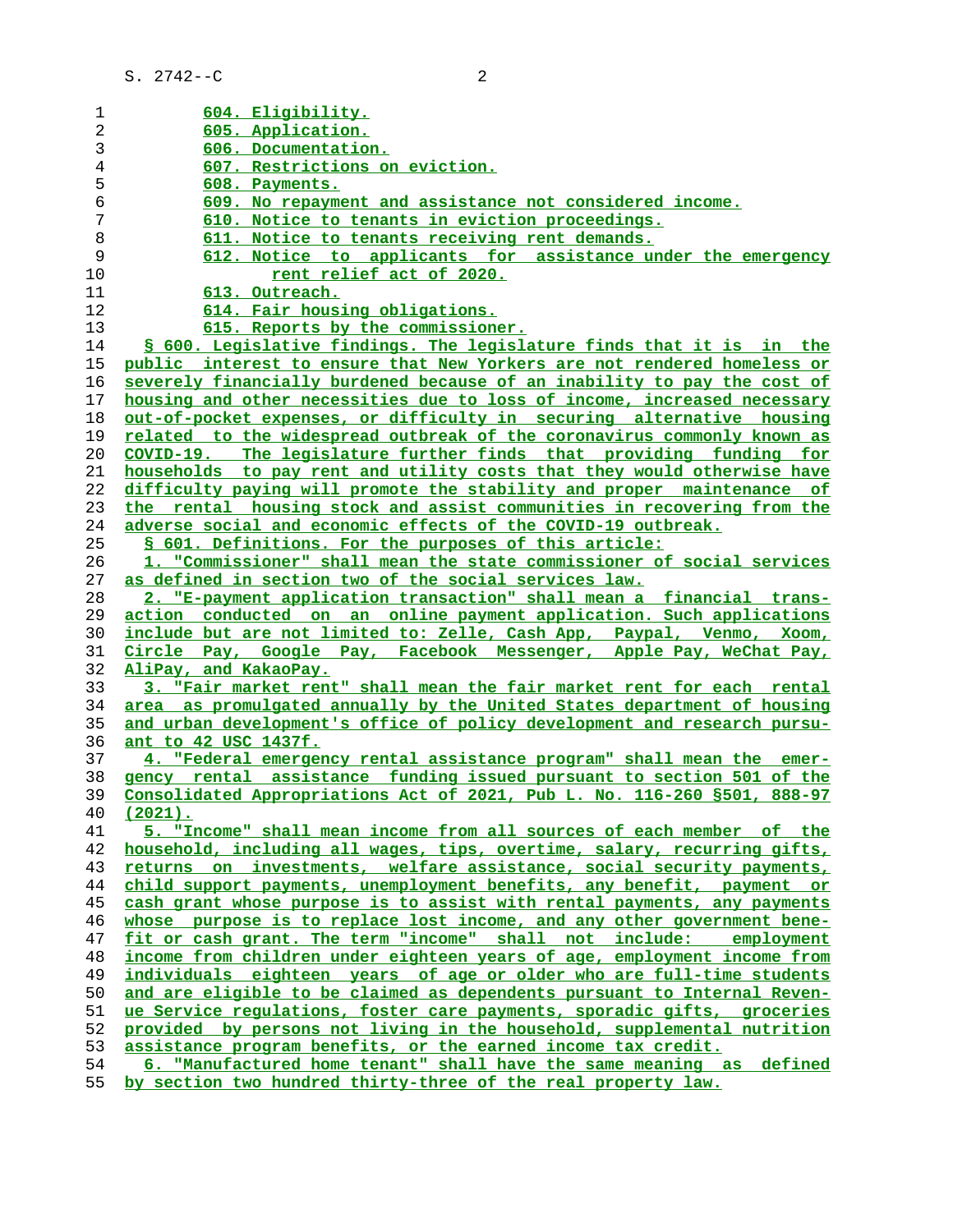| 1  | 7. "Occupant" shall have the same meaning as defined in section two           |
|----|-------------------------------------------------------------------------------|
| 2  | hundred thirty-five-f of the real property law.                               |
| 3  | 8. "Rent" shall mean rent as defined by section seven hundred two of          |
| 4  | the real property actions and proceedings law and subject to proceedings      |
| 5  | under article seven of the real property actions and proceedings law,         |
| 6  | <u>including statutory rents and maintenance fees paid pursuant to a</u>      |
| 7  | proprietary lease on a co-operative dwelling unit.                            |
| 8  | 9. "Rental arrears" shall mean unpaid rent owed to the landlord that          |
| 9  | accrued on or after March thirteenth, two thousand twenty, the date of        |
|    |                                                                               |
| 10 | the emergency declaration pursuant to section 501(b) of the Robert T.         |
| 11 | Stafford Disaster Relief and Emergency Assistance Act, 42 U.S.C.              |
| 12 | $5191(b)$ .                                                                   |
| 13 | 10. "Small area fair market rent" shall mean the fair market rent for         |
| 14 | each zip code within a large metropolitan area as promulgated annually        |
| 15 | by the United States department of housing and urban development's            |
| 16 | office of policy development and research.                                    |
| 17 | 11. "Utility arrears" shall mean unpaid payments to providers of util-        |
| 18 | ity services accrued on or after March thirteenth, two thousand twenty,       |
| 19 | the date of the emergency declaration pursuant to section 501(b) of the       |
| 20 | Robert T. Stafford Disaster Relief and Emergency Assistance Act, 42           |
| 21 | U.S.C. 5191(b), for separately-stated electricity, gas, water, sewer,         |
| 22 | trash removal and energy costs, such as fuel oil.                             |
| 23 | § 602. Authority to implement emergency rental and utility assistance.        |
| 24 | 1. The commissioner is hereby authorized and directed to implement, as        |
| 25 | soon as practicable, a program of rental and utility assistance for           |
| 26 | <u>those eligible pursuant to section six hundred four of this article.</u>   |
| 27 | 2. Such program shall be funded with: (a) all funds received by the           |
| 28 | state from the federal Emergency Assistance Program; (b) any funds            |
| 29 | remaining that were allocated from the federal Coronavirus Aid, Relief,       |
| 30 | and Economic Security (CARES) Act of 2020 (P.L. 116-136) for the Emer-        |
| 31 | gency Rent Relief Act of 2020, pursuant to chapter one hundred twenty-        |
| 32 | five of the laws of two thousand twenty, such that the sum of such funds      |
| 33 | <u>actually expended pursuant to such chapter and that such funds reallo-</u> |
|    |                                                                               |
| 34 | <u>cated and expended pursuant to this article shall equal one hundred</u>    |
| 35 | million dollars; (c) any additional funds received from the federal           |
| 36 | government by the state of New York for assistance with rent or utili-        |
| 37 | ties related to the COVID-19 pandemic, including any funds for such           |
| 38 | purposes received by the state pursuant to the federal American Rescue        |
| 39 | Plan Act; and (d) any state funds appropriated for such program.              |
| 40 | 3. The commissioner shall work with localities throughout the state           |
| 41 | that have received funds directly from the federal Emergency Rental           |
| 42 | Assistance Program so that one central point of application shall be          |
| 43 | made available for any and all federal Emergency Rental Assistance            |
| 44 | Program funds and any such additional funds in the state of New York.         |
| 45 | 4. The commissioner shall adopt, on an emergency basis pursuant to            |
| 46 | subdivision six of section two hundred two of the state administrative        |
| 47 | procedure act, any rules necessary to carry out the provisions of this        |
| 48 | <u>article.</u>                                                               |
| 49 | 5. The commissioner may delegate the administration of any portions of        |
| 50 | this program to any state agency, city, county, town, public housing          |
| 51 | authority, or non-profit organization in accordance with the provisions       |
| 52 | of this article.                                                              |
| 53 | § 603. Allocation among the city of New York and the respective coun-         |
| 54 | ties of the state. The commissioner and each locality in receipt of           |
| 55 | funds from the federal Emergency Rental Assistance Program shall work         |
| 56 | jointly to ensure that, in total, the allocation of funds from this           |
|    |                                                                               |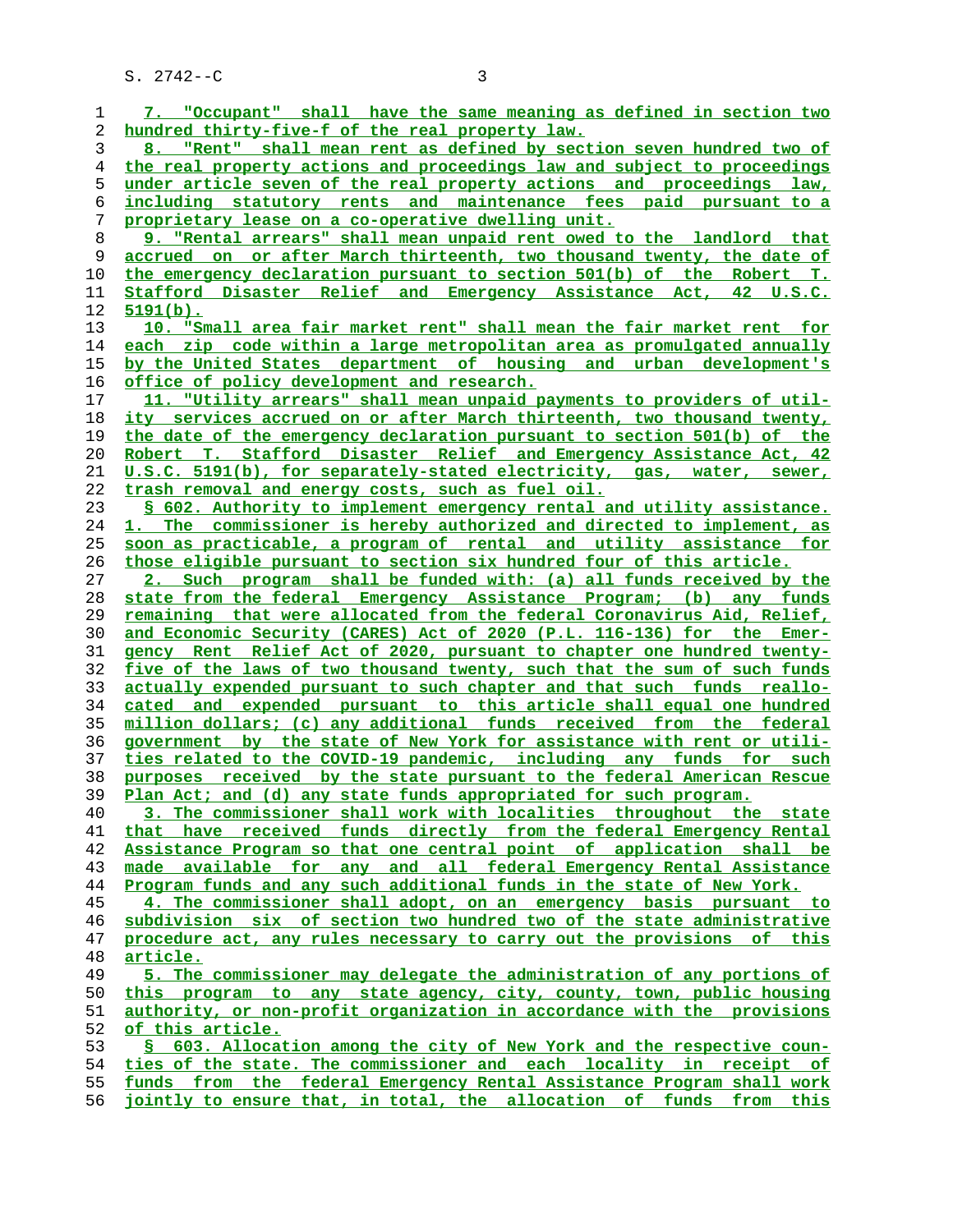| 1  | program for households within the city of New York or within each county        |
|----|---------------------------------------------------------------------------------|
| 2  | outside the city of New York, whether granted to the state or directly          |
| 3  | to such localities is no less than ninety percent of the proportional           |
| 4  | share of all renter households in the state that reside in such city or         |
| 5  | county, as promulgated by the American Community Survey (ACS) from the          |
| 6  | United States census bureau, and no more than one hundred ten percent of        |
| 7  | such proportional share.                                                        |
| 8  | § 604. Eligibility. The commissioner shall promulgate standards for             |
| 9  | determining eligibility for this program.                                       |
| 10 | 1. All households, regardless of immigration status, shall be eligible          |
| 11 | for rental assistance, utility assistance, or both if the household:            |
| 12 | (a) is a tenant or occupant in their primary residence in the state of          |
| 13 | New York, including both tenants and occupants of dwelling units and            |
| 14 | manufactured home tenants;                                                      |
| 15 | (b) includes an individual who qualifies for unemployment or experi-            |
| 16 | enced a reduction in household income, incurred significant costs, or           |
| 17 | experienced other financial hardship due, directly or indirectly, to the        |
| 18 | COVID-19 outbreak;                                                              |
| 19 | (c) demonstrate a risk of experiencing homelessness or housing insta-           |
| 20 | bility; and                                                                     |
| 21 | (d) has a household income at or below eighty percent of the area               |
|    |                                                                                 |
| 22 | median income, adjusted for household size.                                     |
| 23 | 2. Households who would otherwise be eligible for this program pursu-           |
| 24 | <u>ant to subdivision one of this section but for a household income that</u>   |
| 25 | exceeds eighty percent of the area median income adjusted for household         |
| 26 | size shall be eligible pursuant to this subdivision if they have a              |
| 27 | household income at or below one hundred twenty percent of the area             |
| 28 | median income adjusted for household size, provided that assistance for         |
| 29 | those eligible pursuant to this subdivision shall be paid for only with         |
| 30 | state funds allocated for this purpose.                                         |
| 31 | 3. For the purposes of this program, income may be considered:                  |
| 32 | (a) the household's total income for calendar year two thousand<br>twen-        |
| 33 | ty; or                                                                          |
| 34 | (b) the household's current monthly income at the time of application           |
| 35 | for such assistance. If a household is applying for assistance using            |
| 36 | <u>current monthly income, the household shall only be eligible for assist-</u> |
| 37 | ance for the months during which they meet the criteria in subdivision          |
| 38 | one of this section.                                                            |
| 39 | 4. In addition to the eligibility criteria in subdivision one of this           |
| 40 | section, the commissioner may promulgate limits on assets as part of any        |
| 41 | determination of eligibility for this program. The commissioner shall           |
| 42 | exclude from any calculation of assets made pursuant to this section            |
| 43 | assets held in a tax-deferred or comparable retirement savings account          |
| 44 | or any vehicle used reqularly by a member of the household.                     |
| 45 | 5. The commissioner shall establish preferences in processing applica-          |
| 46 | tions and allocating funds under this program. Such preferences shall at        |
| 47 | a minimum prioritize each of the following:                                     |
| 48 | (a) households whose income does not exceed fifty percent of the area           |
| 49 | median income adjusted for household size; and                                  |
| 50 | (b) households within which one or more individuals are unemployed as           |
| 51 | of the date of the application for assistance and have not been employed        |
| 52 | for the ninety days preceding such date.                                        |
| 53 | 6. The commissioner may also grant preferences for households who:              |
| 54 | (a) are tenants of mobile homes or mobile home parks whose arrears              |
| 55 | have accrued for the land on which the mobile home is located;                  |
|    |                                                                                 |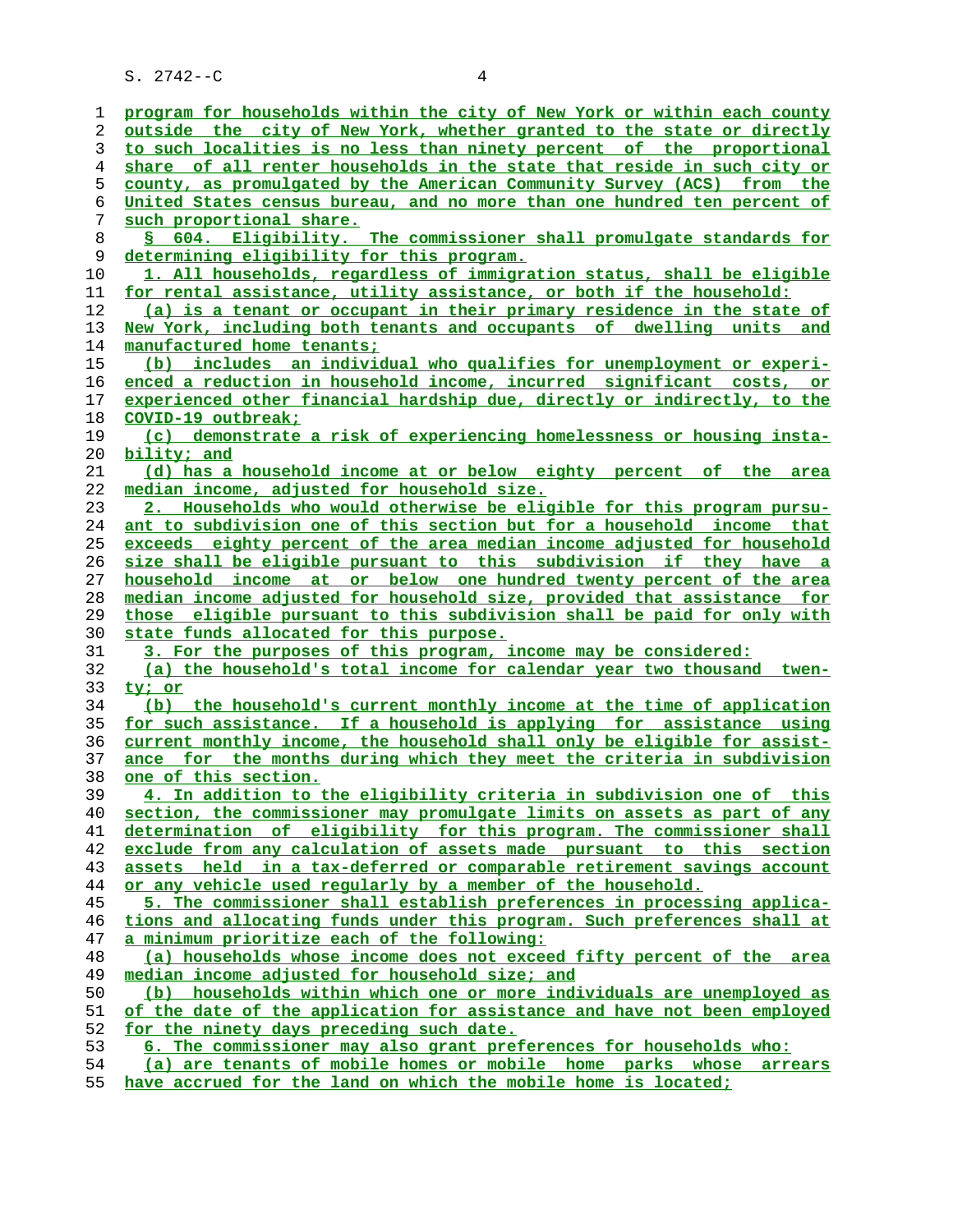| 1  | (b) include one or more individuals who are victims of domestic          |
|----|--------------------------------------------------------------------------|
| 2  | violence;                                                                |
| 3  | (c) apply jointly with their landlord; or                                |
| 4  | (d) have eviction cases that are pending on or before February first,    |
| 5  | two thousand twenty-one; provided that among households granted a pref-  |
| 6  | erence because they apply jointly with their landlord, the commissioner  |
| 7  | may grant an additional preference for households whose landlord is a    |
| 8  | non-profit provider of affordable housing; provided further that any     |
| 9  | preference granted pursuant to this subdivision shall not supersede      |
| 10 | either of the preferences granted pursuant to subdivision five of this   |
| 11 | section.                                                                 |
| 12 | 7. A household may apply for utility assistance, rental assistance, or   |
| 13 | both.                                                                    |
| 14 | 8. Nothing in this article shall be construed to disqualify applica-     |
| 15 | tions from tenants of state-funded public housing agencies.              |
| 16 | 9. No rental assistance provided pursuant to this article shall be       |
| 17 | duplicative of assistance for rent or rental arrears previously received |
| 18 | by the household.                                                        |
| 19 | 10. Any ambiguity in eligibility criteria promulgated by the commis-     |
| 20 | sioner shall be resolved in favor of the applicant when determining      |
| 21 | eligibility.                                                             |
| 22 | 11. Any information collected about a household in the process of        |
| 23 | determining eligibility shall solely be used for the purposes of deter-  |
| 24 | mining eligibility and shall not be shared with any other governmental   |
| 25 | agency.                                                                  |
| 26 | 12. An individual full-time college student or a household consisting    |
| 27 | exclusively of full-time college students is ineligible for this program |
| 28 | unless each individual in the household satisfies the following condi-   |
| 29 | tions:                                                                   |
| 30 | (a) the individual shall have established a household separate from      |
| 31 | his or her parents or legal quardians for at least one year prior to     |
| 32 | application for admission or shall meet the United States department of  |
| 33 | education's definition of independent student; and                       |
| 34 | (b) the individual shall not be claimed as a dependent by his or her     |
| 35 | parents or legal guardians pursuant to internal revenue service (IRS)    |
| 36 | regulations.                                                             |
| 37 | S 605. Application. 1. As soon as practicable and no later than four-    |
| 38 | teen days after the effective date of this article, the commissioner     |
| 39 | shall make an application for the program available on its website. The  |
| 40 | application shall be available online in English, Spanish, Chinese,      |
| 41 | Russian, Yiddish, Haitian (French Creole), Bengali, and Italian.<br>The  |
| 42 | commissioner shall enable applications to be accepted via telephone. The |
| 43 | application period shall remain open for a minimum of one hundred eighty |
| 44 | days unless all available funding has been allocated prior to the expi-  |
| 45 | ration of one hundred eighty days.                                       |
| 46 | 2. The commissioner shall designate non-for-profit organizations that    |
| 47 | shall be permitted to assist households in applying for assistance and   |
| 48 | such organizations shall be permitted to file applications on behalf of  |
| 49 | such households.                                                         |
| 50 | 3. The commissioner shall provide for procedures under which a land-     |
| 51 | lord or owner of a residential dwelling shall be permitted to submit an  |
| 52 | application for assistance on behalf of a tenant or occupant of such     |
| 53 | dwelling. Such landlord or owner shall be required to:                   |
| 54 | (a) obtain the signature of the tenant on such application, which may    |
| 55 | be documented electronically;                                            |

**(b) provide the tenant with documentation of such application;**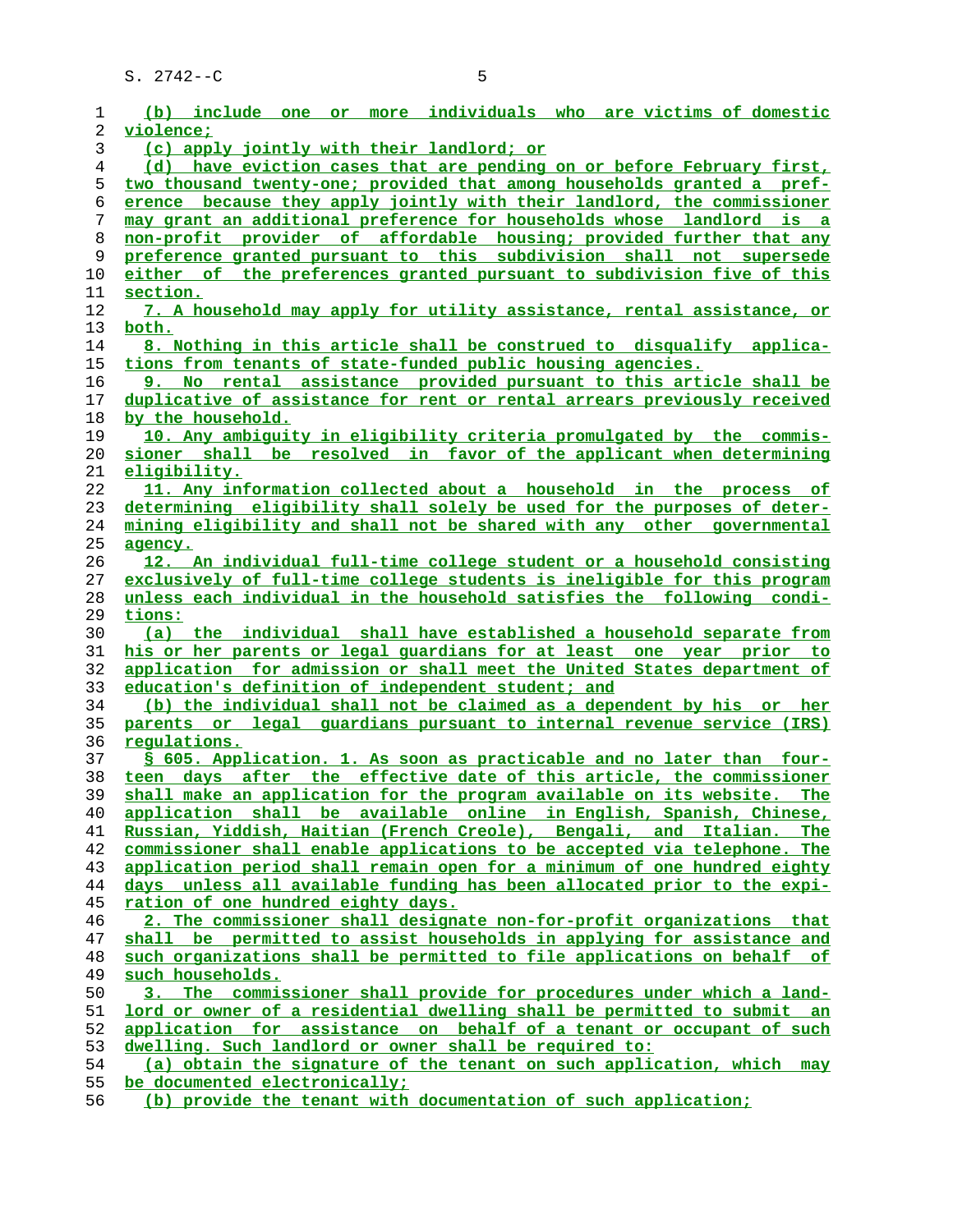**(c) use any payments received pursuant to this article solely to satisfy the tenant's rental obligations to the landlord or owner; and (d) keep confidential any information or documentation from or about the tenant acquired pursuant to this application process. 4. Upon receipt of an application, the commissioner shall make avail- able a tracking number by which both the applicant household and land- lord of the applicant household may track the status of the application. § 606. Documentation. The commissioner shall establish procedures that are appropriate and necessary to assure that information necessary to determine eligibility provided by households applying for or receiving assistance under this article is complete and accurate. Documentation may include but is not limited to: a signed lease, rent demand notice, paycheck stubs, earning statements, bank statements, tax records, W-2 or 1099 forms, e-payment application transaction history, written state- ments from a former or current employer, telephone or in-person contact with a former or current employer, self-attestation by the applicant, or other methods approved by the commissioner. When self-attestation is used as documentation, the applicant shall also attest that the appli- cant has no other documentation available. When self-attestation is used to certify rent owed, the applicant shall also attest that the household has not received, and does not anticipate receiving, another source of public or private subsidy or assistance for the rental costs that are the subject of the attestation, and such assistance may only be provided for three months at a time. All payments for utilities and home energy costs shall be supported by a bill, invoice, or evidence of payment to the provider of the utility or home energy service. § 607. Restrictions on eviction. Eviction proceedings for non-payment of rent that would be eligible for coverage under this program shall not be commenced against a household who has applied for this program unless or until a determination of ineligibility is made. If eviction proceedings are commenced against a household who subsequently applies for benefits under this program, all proceedings for missed rent payments during the covered period shall be stayed until a determination of ineligibility has been made. § 608. Payments. 1. Payments shall be made for rental and/or utility arrears accrued on or after March thirteenth, two thousand twenty. No more than twelve months of rental and/or utility assistance, both arrears or prospective, may be paid on behalf of or to any household within the first sixty days after the start of the application period. No prospective rent may be paid unless or until all rental arrears payments have been made to or on behalf of households who are eligible for this program pursuant to section six hundred four of this article. 2. If all eligible households whose applications are received within sixty days of the start of the application period receive assistance, the commissioner may pay an additional three months of rental and/or utility assistance for rental or utility arrears accrued after the date of application or prospective rent. No household may receive more than fifteen months of total rental and/or utility assistance. Eligibility for assistance shall be reassessed for each household before rental assistance is issued pursuant to this subdivision. 3. Payments for rental arrears or prospective rent shall be the lesser of the monthly rent for the applicant or one hundred fifty percent of the fair market rent for the dwelling unit, except when rental assist- ance amounts are documented via self-attestation, in which case the maximum payment allowable shall be the greater of one hundred percent of fair market rent or one hundred percent of the small area fair market**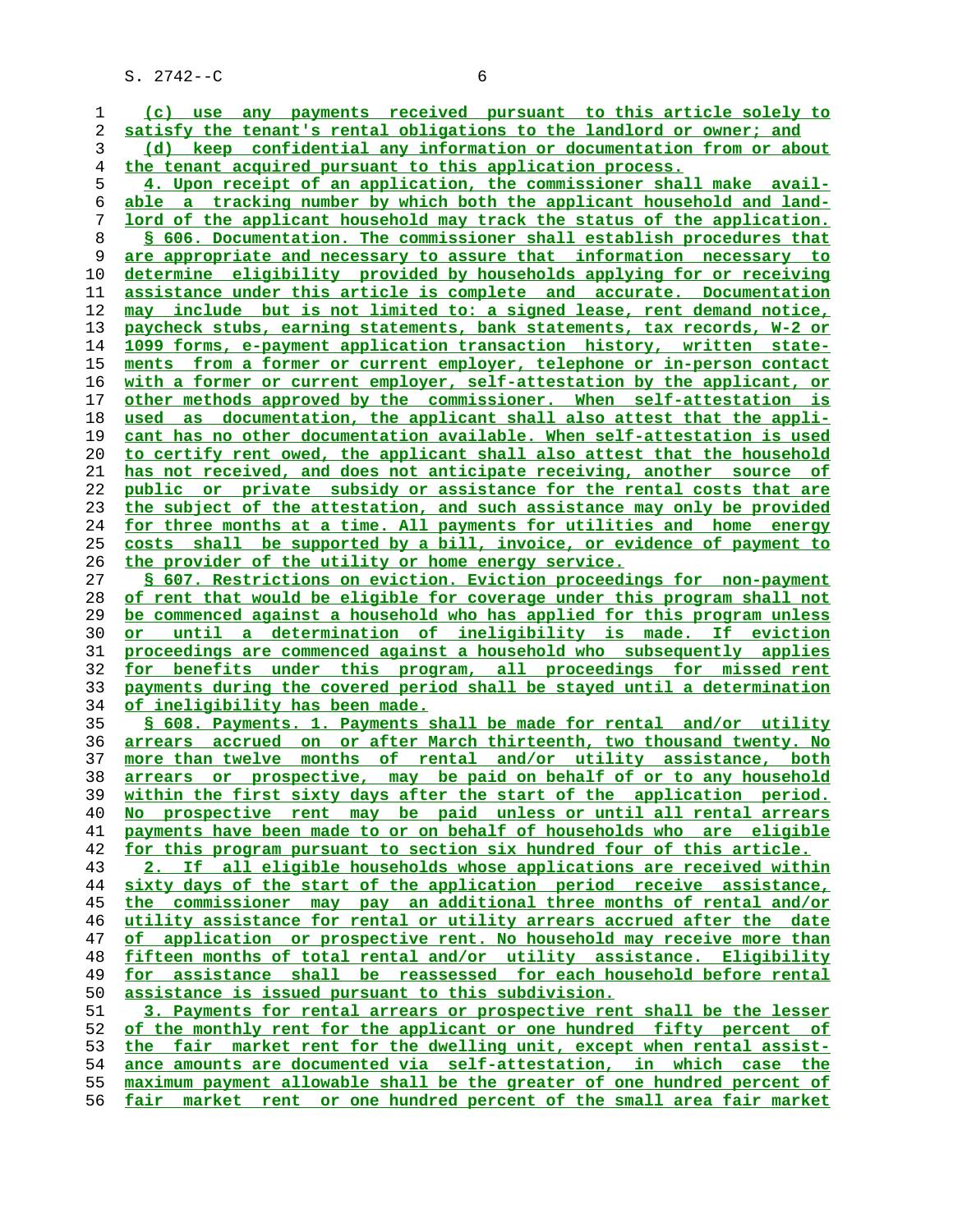**rent, though no payment certified by self-attestation shall be greater than the monthly rent. The rental assistance shall be paid directly to the landlord of the dwelling unit or manufactured home park occupied by the household for the total amount of qualified rental arrears and prospective rental assistance pursuant to subdivision one of this section. Utility assistance shall be paid directly to the utility. The commissioner shall require reasonable efforts to be made to obtain the cooperation of landlords and utility providers to accept payments from this program. Such outreach may be considered complete if (a) a request for participation has been sent in writing, by mail, to the landlord or utility provider and the addressee has not responded to the request within fourteen calendar days after mailing; (b) at least three attempts by phone, text, or e-mail have been made over a ten calendar day period to request the landlord or utility provider's participation; or (c) a landlord or utility provider confirms in writing that the landlord or utility provider does not wish to participate. The outreach attempts or notices to the landlord or utility provider shall be documented. 4. If the landlord or utility provider is uncooperative or unrespon- sive after outreach efforts are made pursuant to subdivision three of this section, the commissioner may make payments directly to the eligi- ble household for the purpose of enabling the household to make payments to the landlord or utility provider. The commissioner may require documentation from any households receiving such payments that monies received were used in compliance with this program. 5. Acceptance of payment for rental arrears from this program shall constitute agreement by the recipient landlord or property owner: (a) to waive any late fees due on any rental arrears; (b) to keep constant the monthly rent due for the dwelling unit such that it shall remain the same as the amount that was due at the time of payment for one year after the first rental assistance payment is received; provided that any rent increase that would otherwise be due pursuant to the rent stabilization law of 1969 or the emergency tenant protection act of 1974 shall go into effect at the end of the one-year period provided for in this paragraph and the rent held constant during the one-year period shall not be considered a preferential rent; and (c) not to evict for reason of expired lease or holdover tenancy any household on behalf of whom rental assistance is received for one year after the first rental assistance payment is received. Where the dwell- ing unit that is the subject of the lease or rental agreement is located in a building that contains four or fewer units, the landlord may decline to extend the lease or tenancy if the landlord intends to imme- diately occupy the unit for the landlord's personal use as a primary residence or the use of an immediate family member as a primary resi- dence. § 609. No repayment and assistance not considered income. Eligible households shall not be expected or required to repay any assistance granted through this program. Assistance granted through this program shall not be considered income for purposes of eligibility for public benefits or other public assistance, but shall be considered a "source of income" for purposes of the protections against housing discrimi- nation provided under section two hundred ninety-six of the human rights law. There shall be no requirement for applicants to seek assistance from other sources, including charitable contributions, in order to be eligible for assistance under this program. § 610. Notice to tenants in eviction proceedings. In any eviction proceeding pending as of the effective date of this article and any**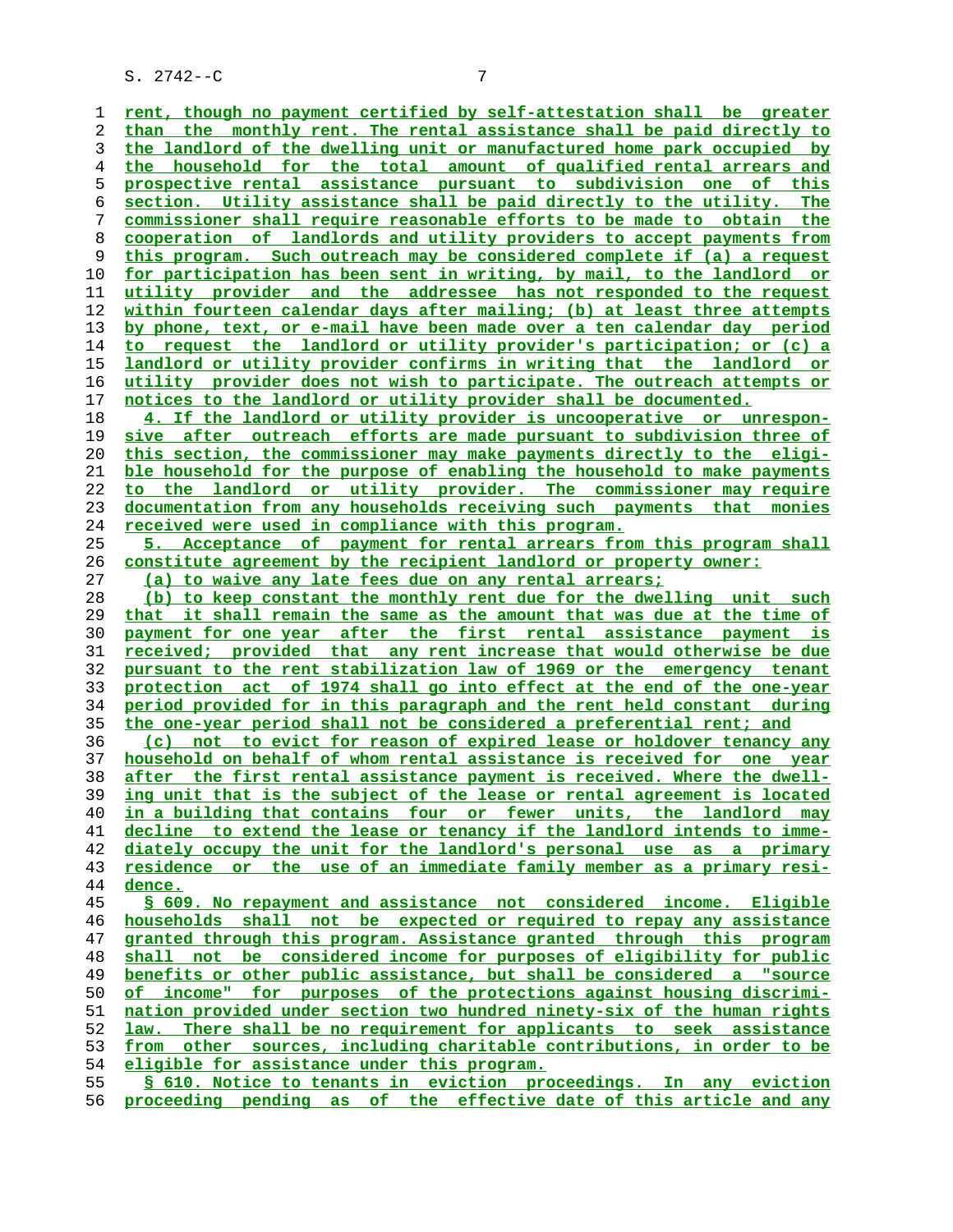**eviction proceeding filed while applications are being accepted for assistance pursuant to this article, the court shall promptly mail the respondent information regarding how the respondent may apply for such assistance in English, and, to the extent practicable, in the respond- ent's primary language, if other than English. § 611. Notice to tenants receiving rent demands. With every written demand for rent made pursuant to subdivision two of section seven hundred eleven of the real property actions and proceedings law, with any other written notice required by the lease or tenancy agreement, law or rule to be provided prior to the commencement of an eviction proceed- ing, and with every notice of petition served on a tenant after the effective date of this article and while applications are being accepted for assistance pursuant to this article, the landlord shall provide** information regarding how a tenant may apply for such assistance, in a **form promulgated and published by the commissioner in consultation with the office of court administration, in English, and, to the extent practicable, in the tenant's primary language, if other than English. § 612. Notice to applicants for assistance under the emergency rent relief act of 2020. The commissioner, in consultation with the commis- sioner of the division of housing and community development, shall provide notice of how to apply for assistance pursuant to this article to each tenant or occupant who applied for assistance under the emergen- cy rent relief act of 2020, pursuant to chapter one hundred twenty-five of the laws of two thousand twenty. Such notice shall be provided in English, and, to the extent practicable, in the tenant's primary language, if other than English. § 613. Outreach. The commissioner shall ensure that extensive outreach is conducted to increase awareness of this program among tenants and landlords. The commissioner shall prioritize for outreach communities where the median income of residents is less than eighty percent of the area median income for the region, communities with the highest unem- ployment rates, and communities that experienced the highest rates of COVID-19 infections during the pandemic, and to the extent practicable, communities with high rates of ownership of rental housing by small landlords. The commissioner shall ensure that such outreach is conducted with materials written in the languages listed in subdivision one of section six hundred five of this article, and to the extent practicable in other languages commonly spoken by residents of those communities required to be prioritized pursuant to this section, as per the most recent American Community Survey from the United States Census Bureau. § 614. Fair housing obligations. Nothing in this article shall lessen or abridge any fair housing obligations promulgated by the federal government, state, municipalities, localities, or any other applicable jurisdiction. § 615. Reports by the commissioner. The commissioner shall, on or before the twentieth day of each month for the duration of the program, submit and make publicly available on its website a report to the gover- nor, the temporary president of the senate, and the speaker of the assembly, indicating: the number of applicants that have applied for rental assistance only; the number of applicants that have applied for utility assistance only; the number of applicants that have applied for each combination of rental assistance, utility assistance, and assist- ance with other expenses related to housing; the number of such appli- cants of each of the three foregoing types, with incomes between zero to twenty-five percent, twenty-five to fifty percent, and fifty-one to eighty percent of the area median income; the average and median rental**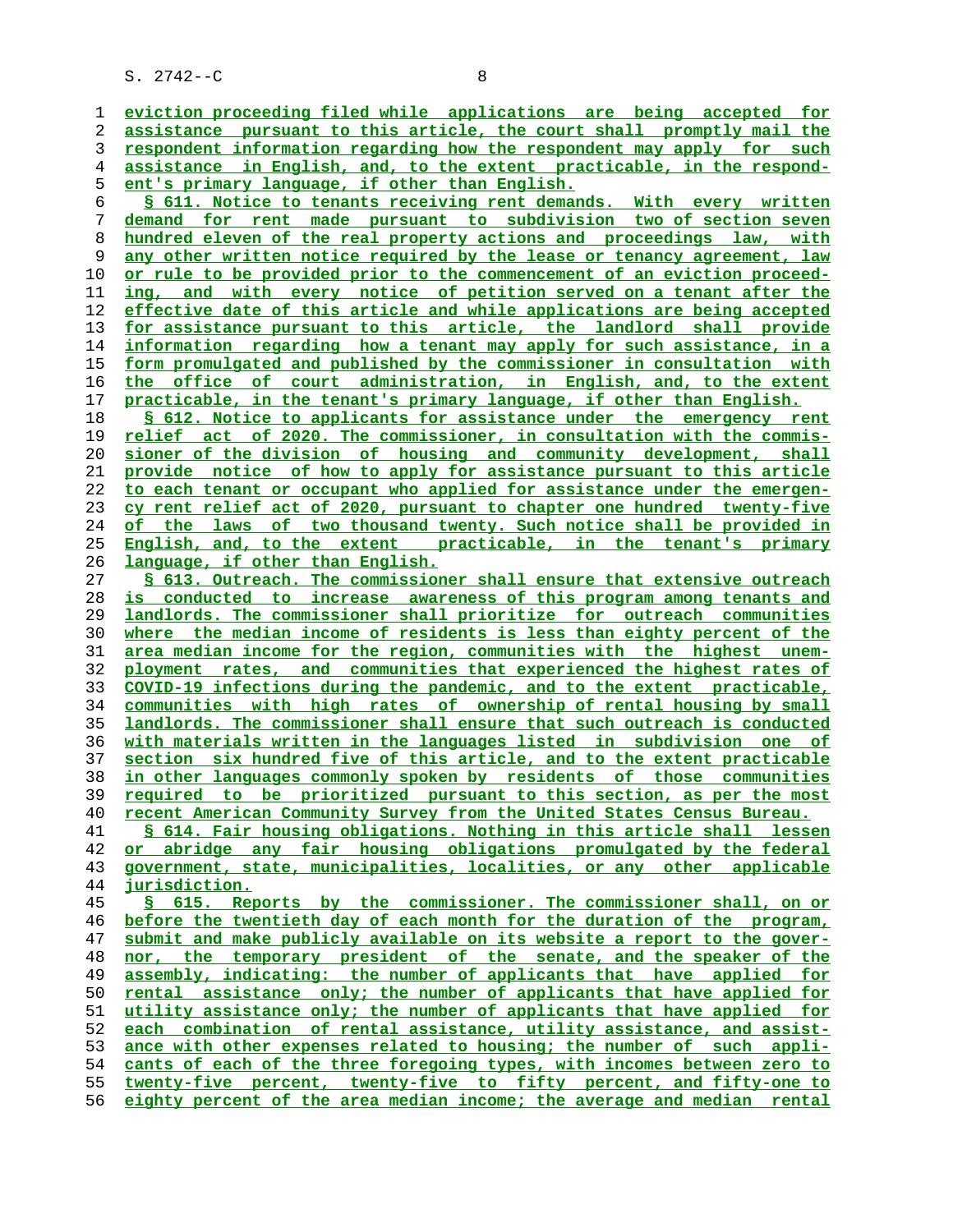**arrears of the applicants with incomes between zero to twenty-five percent, twenty-five to fifty percent, and fifty-one to eighty percent of the area median income; the number of applications of each type of assistance approved, the number of applications of each type of assist- ance rejected, the average and median amount of rental assistance grant- ed, the average and median utility assistance granted, the status of any pending applications, the monthly expenditures made pursuant to this article for each type of assistance. Each number required to be included** in the report shall be reported as a statewide total from the start of **the program through the end of the preceding calendar month and as a subtotal for each county, based on the location of the premises for which the applicant has sought assistance.** 13 § 3. The social services law is amended by adding a new section 131-bb 14 to read as follows: **§ 131-bb. Proof of eligibility for rental assistance. Under no circum- stances shall a local social services district require proof that a court proceeding has been initiated against a tenant as a condition of eligibility for a rent arrears grant or ongoing rental assistance including rental assistance provided pursuant to this article.** 20 § 4. Section 131-w of the social services law, as added by chapter 41 21 of the laws of 1992, is amended to read as follows: 22 § 131-w. Limitations in the payment of rent arrears. **1.** Districts 23 shall not provide assistance to pay rent arrears, property taxes or 24 mortgage arrears for persons not eligible for home relief, aid to 25 dependent children, emergency assistance to needy families with children 26 or emergency assistance for aged, blind and disabled persons, except to 27 persons who are without income or resources immediately available to 28 meet the emergency need, whose gross household income does not exceed 29 one hundred twenty-five percent of the federal income official poverty 30 line and who sign a repayment agreement agreeing to repay the assistance 31 in a period not to exceed twelve months. The districts shall enforce 32 the repayment agreements by any legal method available to a creditor, in 33 addition to any rights it has pursuant to this chapter. The department 34 shall promulgate regulations to implement this section which shall, 35 among other things, establish standards for the contents of repayment 36 agreements and establish standards to ensure that assistance is provided 37 only in emergency circumstances. **2. Notwithstanding the provisions of subdivision one of this section, no repayment agreement shall be required for assistance provided between March seventh, two thousand twenty until the later of December thirty- first, two thousand twenty-one or the date on which none of the provisions that closed or otherwise restricted public or private busi- nesses or places of public accommodation, or required postponement or cancellation of all non-essential gatherings of individuals of any size for any reason in executive order numbers 202.3, 202.4, 202.5, 202.6, 202.7, 202.8, 202.10, 202.11, 202.13 or 202.14 of two thousand twenty, as extended by executive order numbers 202.28 and 202.31 of two thousand twenty and as further extended by any future executive order, issued in response to the COVID-19 pandemic continue to apply in the service district. Any payment due and owing under this section shall be suspended until the later of December thirty-first, two thousand twen- ty-one or the date on which none of the provisions that closed or other- wise restricted public or private businesses or places of public accom- modation, or required postponement or cancellation of all non-essential gatherings of individuals of any size for any reason in executive order numbers 202.3, 202.4, 202.5, 202.6, 202.7, 202.8, 202.10, 202.11, 202.13**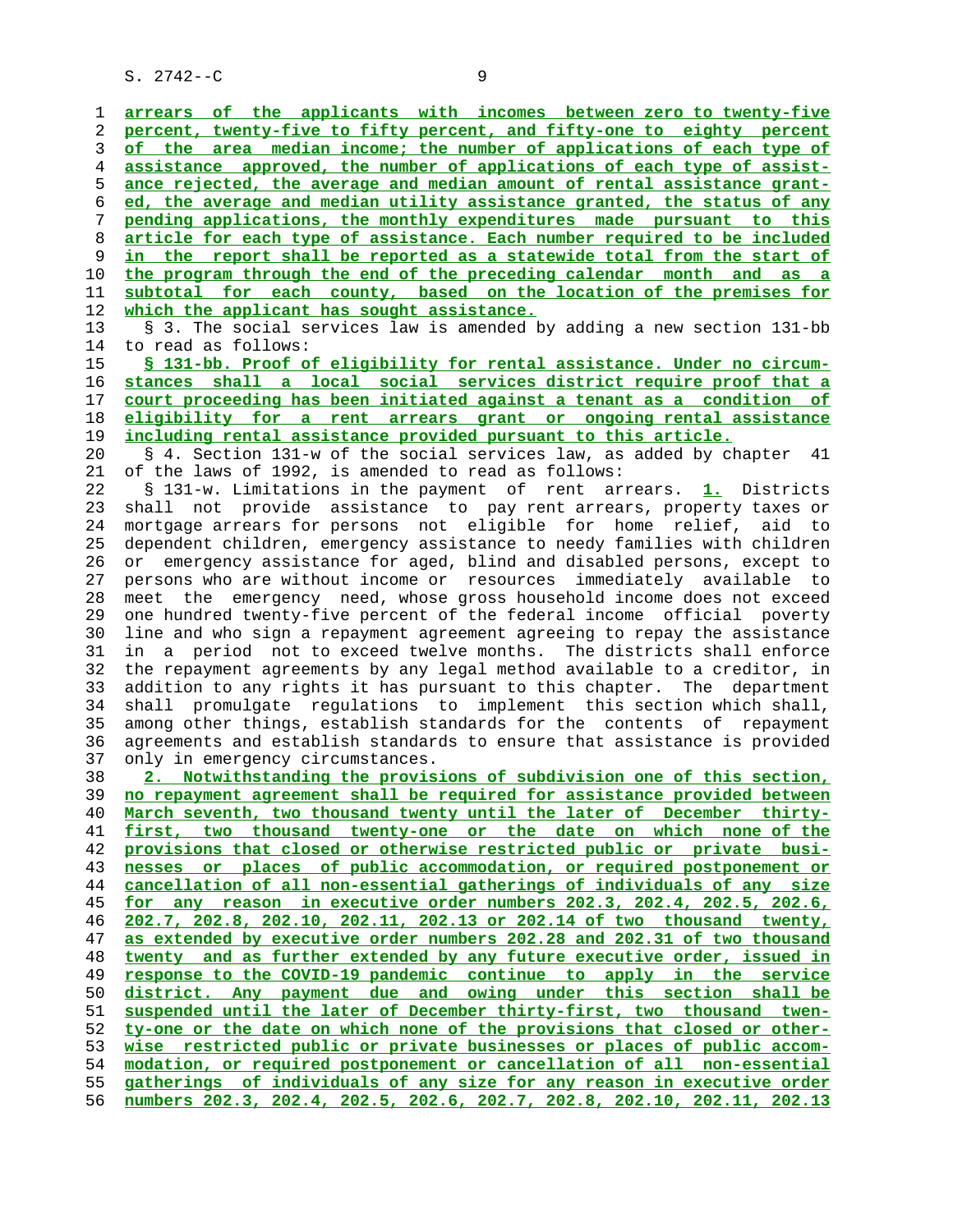1 **or 202.14 of two thousand twenty, as extended by executive order numbers** 2 **202.28 and 202.31 of two thousand twenty and as further extended by any** 3 **future executive order, issued in response to the COVID-19 pandemic** 4 **continue to apply to the service district.** 5 § 5. Subdivision 1 of section 131-s of the social services law, as 6 amended by chapter 318 of the laws of 2009, is amended to read as follows: 8 1. **(a)** In the case of a person applying for public assistance, supple mental security income benefits or additional state payments pursuant to 10 this chapter, the social services official of the social services 11 district in which such person resides shall, unless alternative payment 12 or living arrangements can be made, make a payment to a gas corporation, 13 electric corporation or municipality for services provided to such 14 person during a period of up to, but not exceeding, four months imme- 15 diately preceding the month of application for such assistance or bene- 16 fits if such payment is needed to prevent shut-off or to restore 17 service. Persons whose gross household income exceeds the public assist- 18 ance standard of need for the same size household must sign a repayment 19 agreement to repay the assistance within two years of the date of 20 payment as a condition of receiving assistance, in accordance with regu- 21 lations established by the department. Such repayment agreement may be 22 enforced in any manner available to a creditor, in addition to any 23 rights the district may have pursuant to this chapter. 24 **(b) Notwithstanding the provisions of paragraph (a) of this subdivi-** 25 **sion, no repayment agreement shall be required for assistance provided** 26 **between March seventh, two thousand twenty until the later of December** 27 **thirty-first, two thousand twenty-one or the date on which none of the** 28 **provisions that closed or otherwise restricted public or private busi-** 29 **nesses or places of public accommodation, or required postponement or** 30 **cancellation of all non-essential gatherings of individuals of any size** 31 **for any reason in executive order numbers 202.3, 202.4, 202.5, 202.6,** 32 **202.7, 202.8, 202.10, 202.11, 202.13 or 202.14 of two thousand twenty,** 33 **as extended by executive order numbers 202.28 and 202.31 of two thousand** 34 **twenty and as further extended by any future executive order, issued in** 35 **response to the COVID-19 pandemic continue to apply in the service** 36 **district.** 37 § 6. Section 106-b of the social services law, as amended by chapter 38 81 of the laws of 1995, is amended to read as follows: 39 § 106-b. Adjustment for incorrect payments. **1.** Any inconsistent 40 provision of law notwithstanding, a social services official shall, in 41 accordance with the regulations of the department and consistent with 42 federal law and regulations, take all necessary steps to correct any 43 overpayment or underpayment to a public assistance recipient; provided, 44 however, that a social services official may waive recovery of a past 45 overpayment, in the case of an individual who is not currently a recipi- 46 ent of public assistance, where the cost of recovery is greater than the 47 cost of collections as determined in accordance with department regu- 48 lations consistent with federal law and regulations. For purposes of 49 this section, overpayment shall include payments made to an eligible 50 person in excess of his needs as defined in this chapter and payments 51 made to ineligible persons (including payments made to such persons 52 pending a fair hearings decision). The commissioner shall promulgate 53 regulations to implement procedures for correcting overpayments and 54 underpayments. The procedures for correcting overpayments shall be 55 designed to minimize adverse impact on the recipient, and to the extent 56 possible avoid undue hardship. Notwithstanding any other provision of